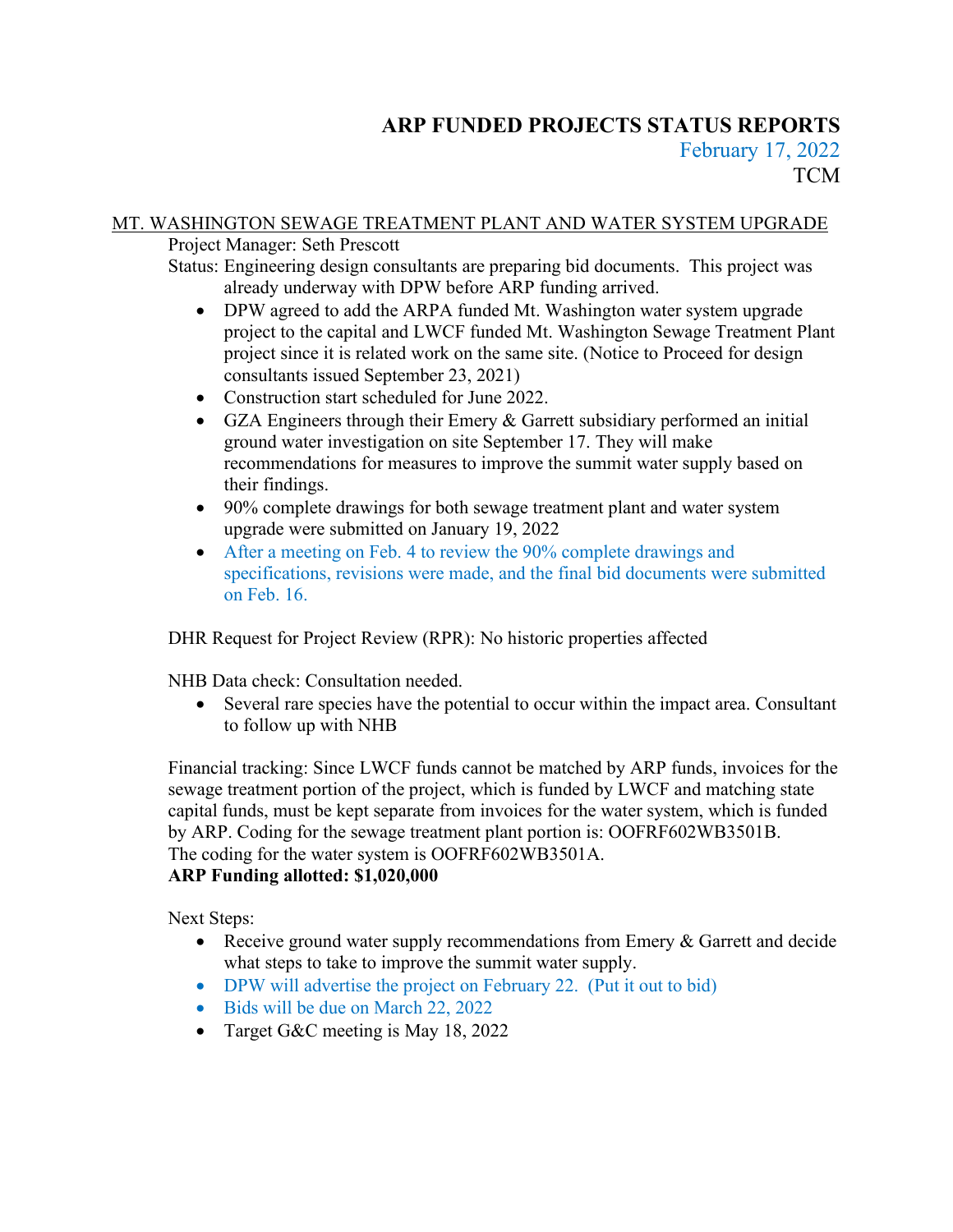#### MT.WASHINGTON SHERMAN ADAMS BUILDING IMPROVEMENTS

Project Manager: Tom Mansfield

Status: Decision was made to delay the start of this project until 2022 so as to avoid conflicts with the implementation of the sewage treatment and water systems upgrade project.

G&C target meeting: January 2023

DHR RPR: No historic properties affected

NHB data check: additional information requested

Financial tracking: Coding: OOFRF602PH3501B **ARP funding allotted: \$1,475,000**

Next Steps: In house production of bid documents in 2022.

#### CANNON MT. STATION SEWAGE PIPELINE

Project Manager: Seth Prescott and Ed Mussey

Status: This project needs an engineering design consultant to move forward

- Underwood Engineers Inc (through DPW) did feasibility studies in 2018
- As of February, DPW has retainage funds with Underwood Engineers sufficient to cover the fees for this project. At the January 20 POP meeting, a decision was made to contract with Underwood Engineers through the standard DPW process instead of sending a sole source contract to G&C.
- DPW has negotiated a contract with Underwood Engineers for design of the sewage pipeline in the amount of \$183,200.

G&C target meeting May 2023

DHR RPR: No historic properties affected

NHB Data check: Potential Impact. Needs precise site plan of the route of the proposed pipeline.

Financial Tracking: OOFRF602WB3501C

**ARP funding allotted: \$1,200,000. Current cost estimates are in the \$3 million range. ARP funding for other projects may have to be diverted to cover this project.**

DPW: Work Request Form submitted August 2. Roger Dionne assigned as Project administrator.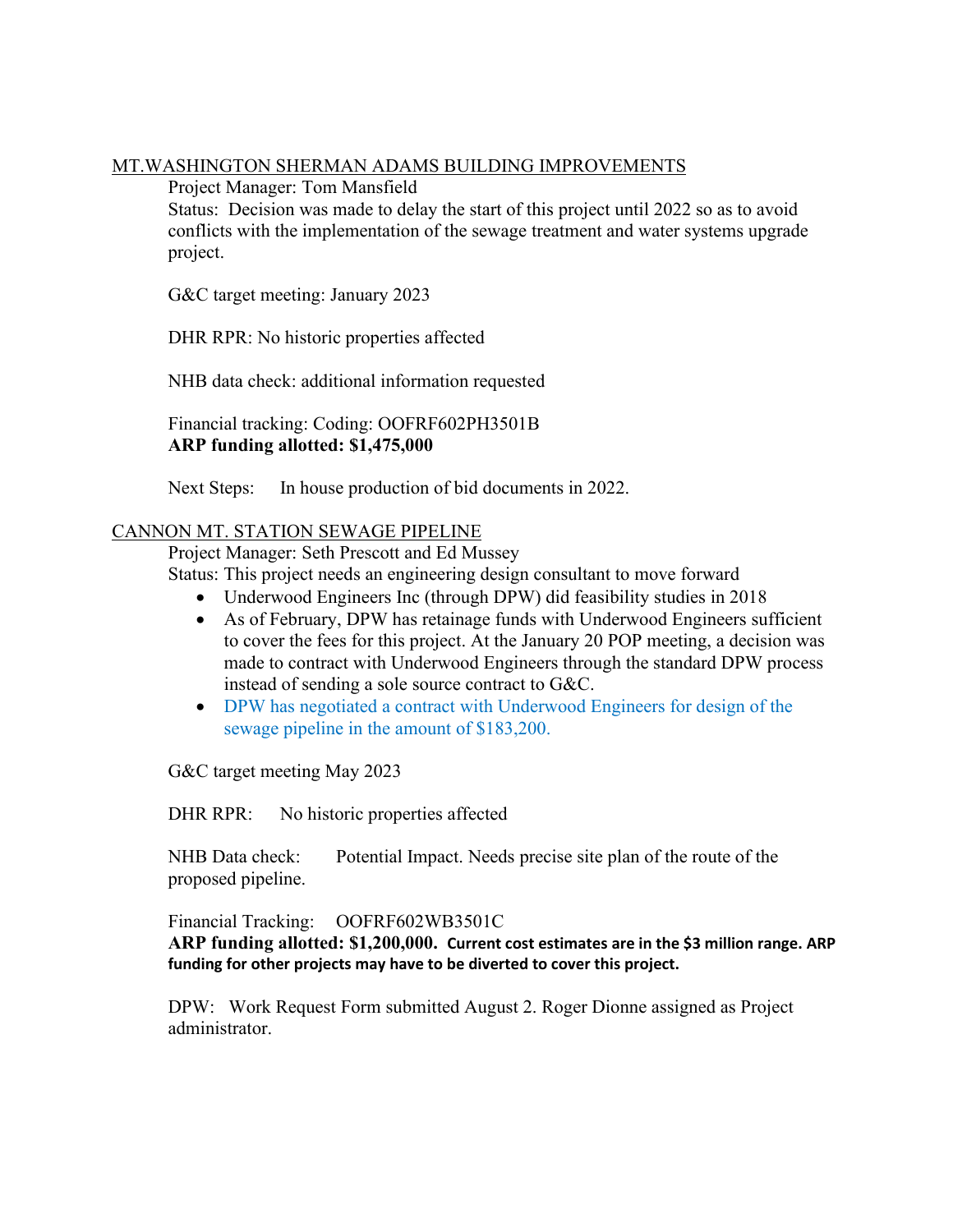Next Steps

- Contract signing between DPW and Underwood Engineers targeted for March 1, 2022.
- Design kick-off meeting with DNCR on March 15, 2022
- Survey and boring work April May 2022
- Preliminary concept meeting June 15, 2022
- Draft 30% design technical memo July 15, 2022
- Final 30% design technical memo August 1, 2022
- 90% bid documents complete October 15, 2022
- DNCR and NHDES design review period Oct 15 Nov. 15, 2022
- 100 % bid documents complete December 1, 2022
- Bidding period December January 2023

# PARK UTILITY UPGRADES

Project Manager: Ed Mussey Status:

- A meeting was held on Feb. 19 with DPW and potential consultants HEB Engineers and Lee Carroll Electrical Engineering to introduce them to the projects in preparation for their making fee proposals.
- Site visit to Jericho with consultants for campgrounds expansion project on Dec.2 included consideration of location of RV dump station at Jericho. Location of dump station will be contingent on plans for expanding the campground at Jericho. Planning for Jericho expansion will be on going throughout the winter.

G&C target meeting: January 2023

# DHR RPR:

- Greenfield: archaeologically sensitive. Needs phase 1 A survey
- Ellacoya: No historic properties affected
- Jericho: No historic properties affected

NHB Data check: No known records at the three sites

Financial Tracking:

| $\bullet$ Greenfield: | OOFRF602WB3501D | \$270,000 |
|-----------------------|-----------------|-----------|
| $\bullet$ Ellacoya:   | OOFRF602WB3501G | \$475,000 |
| $\bullet$ Jericho:    | OOFRF602WB3501E | \$85,000  |

DPW: Scott Carri assigned to be DPW contract administrator. Project kick-off meeting held on October 25

Next steps:

- Issue RFB for a Phase 1A survey at Greenfield once the underground water piping has been laid out.
- Schematic design for additional RV campsites at Ellacoya RV park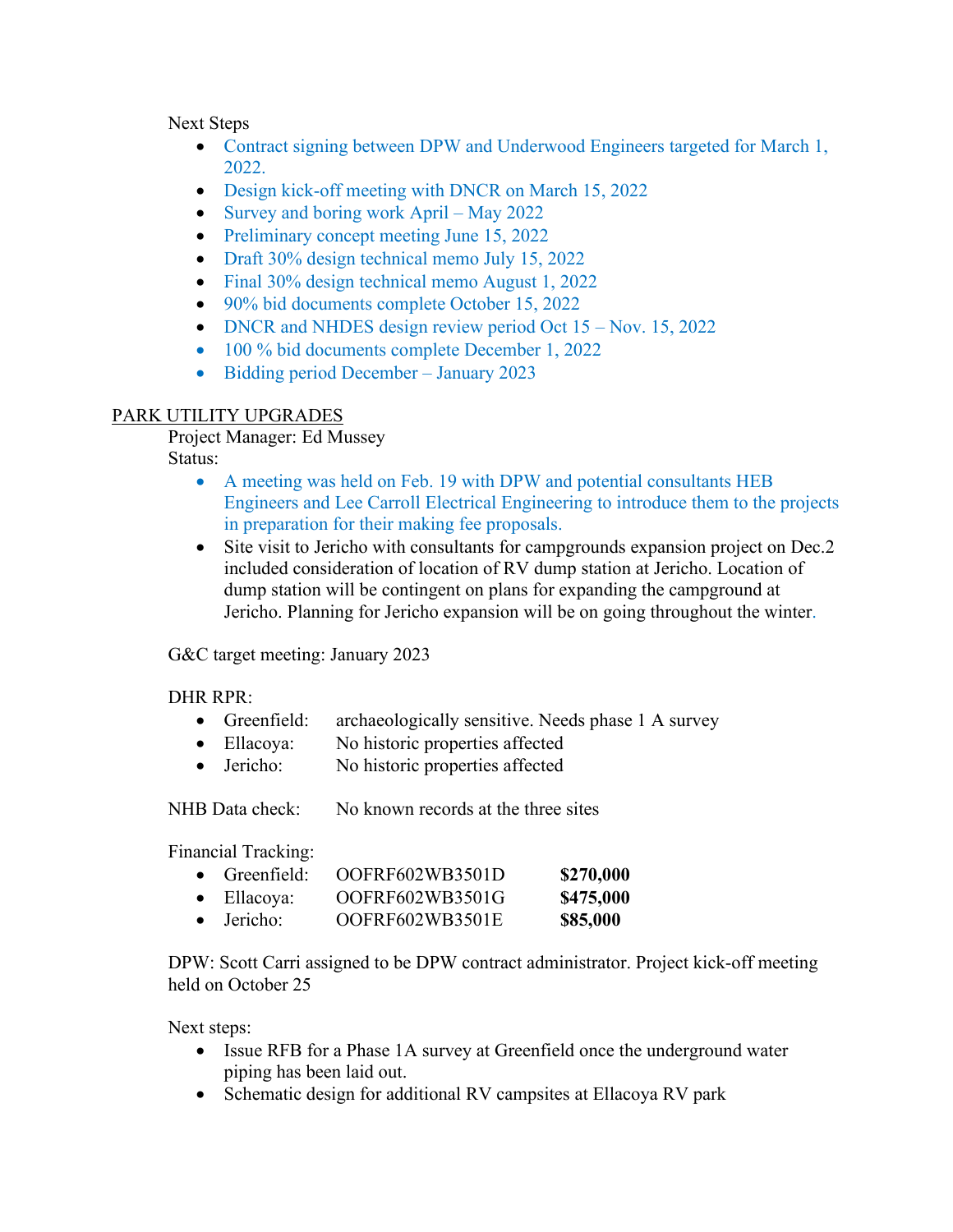- DNCR is responding to requests for information from HEB and Lee Carroll about Greenfield electrical and water utilities and about the Ellacoya RV Park.
- HEB and Lee Carroll will provide fee proposals for designing the projects

#### FIRE TOWER REPAIRS

Project Manager: Patrick Hackley

Status:

- Contract signed with Public Archaeology Lab (PAL) for Individual Inventory Forms for 15 tower sites and one Historic Property Management Plan for all sites. Contract amount is \$39,765. Contract approved by G&C on January 12, 2022. Kick-off meeting was held on January 27.
- Proposal from Alba Architects for design services for both tower cab replacements and warden's cabins renovation was accepted on January 4. The amount of the contract is \$95,650. Notice to Proceed was issued by DPW on Jan.7, 2022.
- Schedule calls for construction of cab replacements and cabin restorations to begin in 2023.

G&C Target Meeting: February 2023

DHR RPR: Need a phase 1 A survey of all the fire tower sites. PAL will complete Individual Inventory Forms and Historic Property Management Plan by November 30, 2022.

NHB Data check:

- No known records at Pitcher, Federal Hill, Green Mountain and Milan.
- Reviewed with no impacts expected: Belknap.
- Rare species have the potential to occur: Cardigan and Mt. Prospect.

Financial tracking: OOFRF602PH3501O **ARP funding allotted: \$2,373,000**

DPW: Caitlyn Stubbs assigned to be DPW project administrator. Kick off meeting with DPW-assigned design consultant, Alba Architects, held on October 27.

Next Steps:

- Alba Architects will visit 7 sites to survey and assess watchman's cabins: Belknap, Cardigan, Federal Hill, Green Mountain, Magalloway, Milan, and Prospect Mountain. Site visits will begin in the spring of 2022.
- PAL will visit DNCR and DHR offices on March 1 and 2 to research material on fire towers in our files.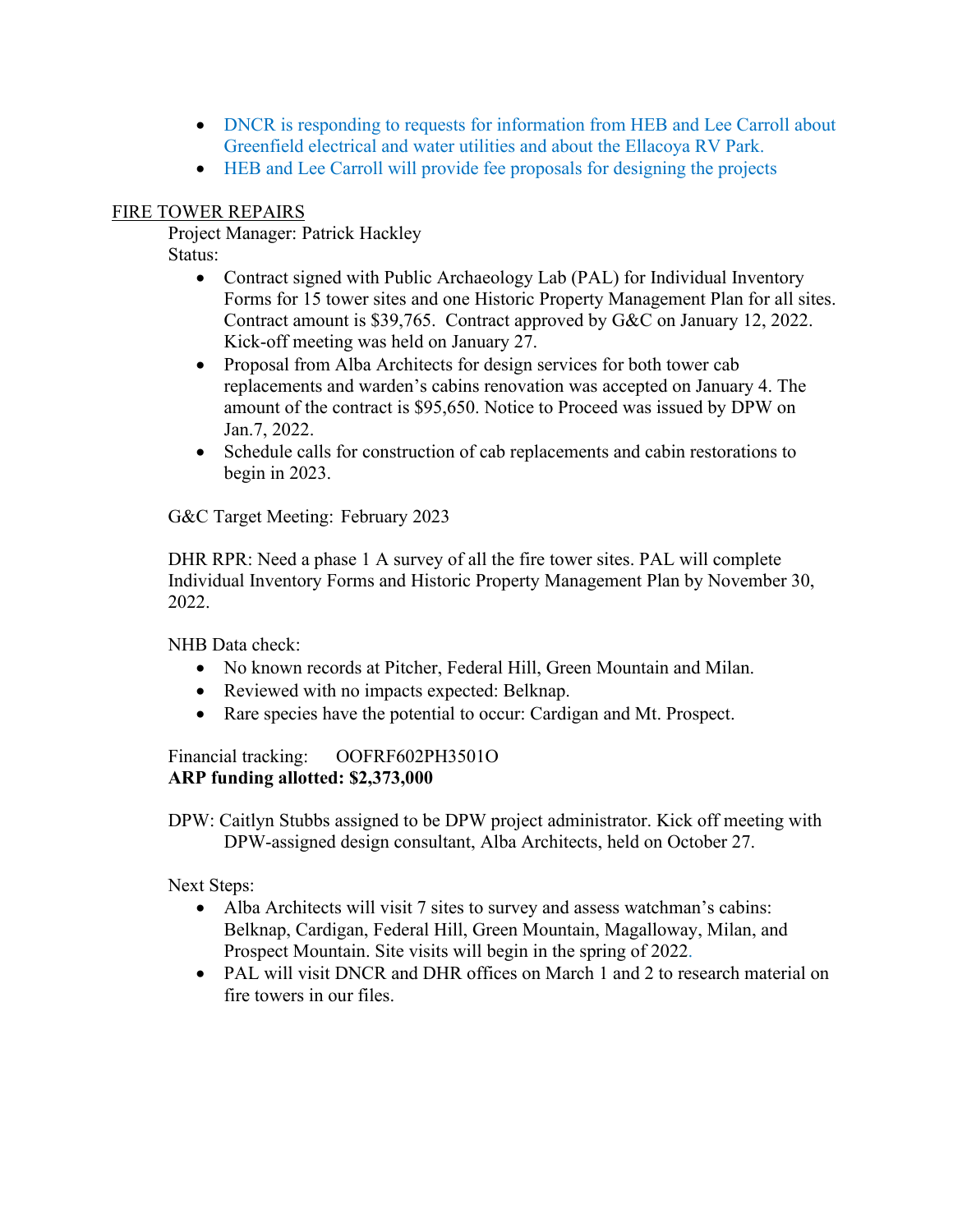#### COLEMAN LODGES MAIN BUILDING RENOVATION

Project Manager: Scott Coruth Status:

- Project kick-off meeting with DPW and design consultant, Alba Architects, was held on November 2
- Alba Architects fee proposal of \$88,291 has been accepted through DPW
- Alba Architects visited Coleman Estates to inspect and document the Main Building on January 12.

G&C Target date: June 15, 2022

DHR RPR: Submitted July 30, 2021. No historic properties affected but a Phase 1A investigation may be necessary once the generator location is determined.

NHB Data check: No impact

Financial Tracking: OOFRF602PH3501M **ARP funding allotted: \$800,000**

DPW

- DPW has assigned James Hagget as project administrator
- DPW assigned design consultant, Alba Architects to the project on October 27.

Next Steps:

- Alba Architects submitted preliminary design studies on Feb. 10. Scott Coruth is compiling DNCR feedback.
- Early indications are that the budget will significantly exceed the \$800,000 allotted. The Project Oversight Panel will assess the priority of the Main Building Renovation project in order to decide if other funding is available, if funding from other ARPA projects should be diverted to support this project, if the scope of the project should be reduced, or if work on this project should be deferred in favor of other ARPA projects.

# FORT STARK GENERAL IMPROVEMENTS

Project Manager: Andrew Cushing

Status:

- Design concept for parking lot has been done and one option for new toilet building is drawn up at conceptual design level
- Andrew Cushing met with Newcastle selectmen on Aug. 16 to introduce the project and receive public comment.
- DHR has expressed concern about the proposed demolition of the HECP building
- Site meeting with VHB Engineers on October 15 to consider feasibility of installing a new septic system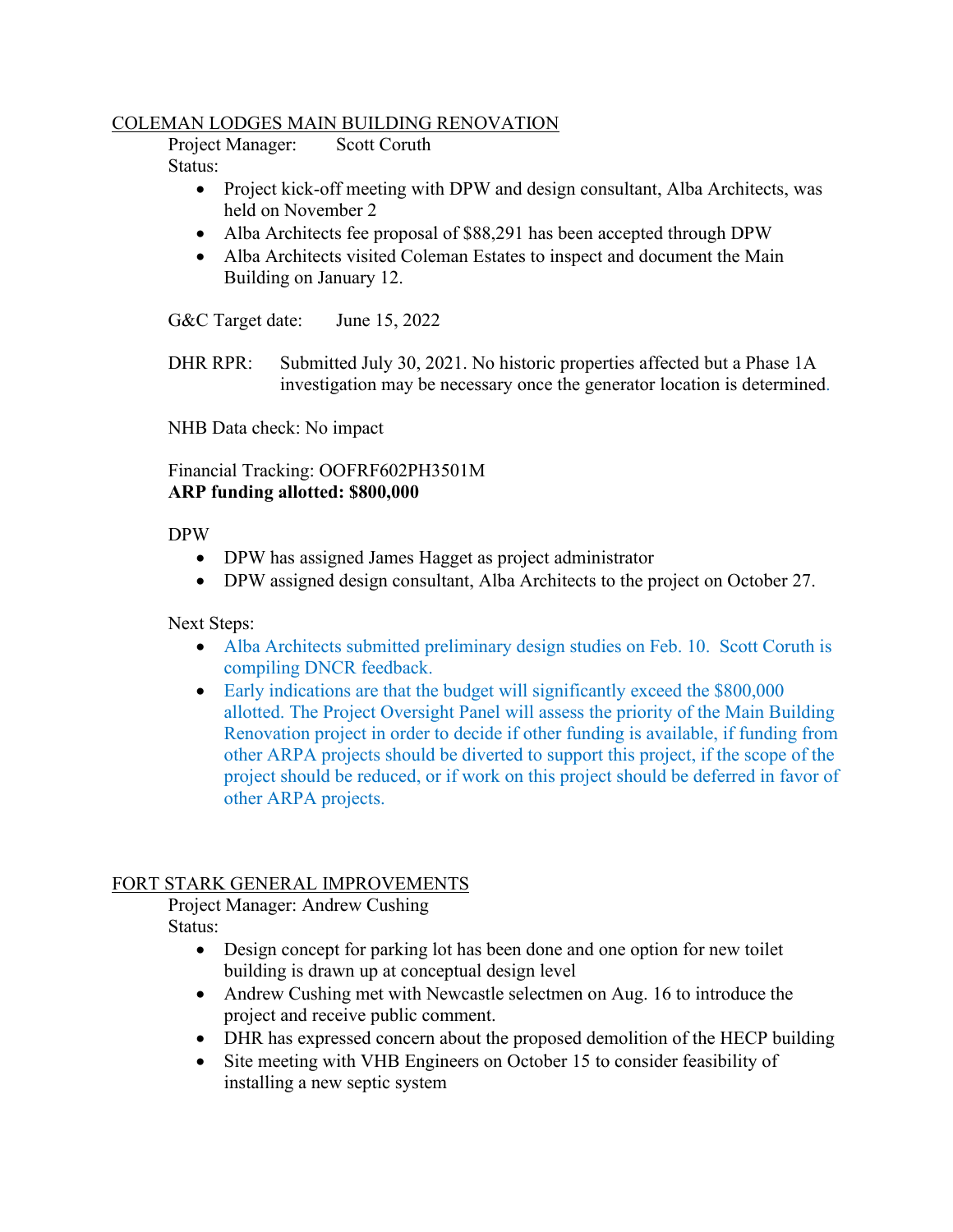- We have accepted a proposal from VHB Engineers in the amount of \$10,770 for a septic system feasibility study and schematic design for improved parking and vehicular access to the site. The date on the proposal is November 15, 2021.
- Test pits for septic system design were dug on Jan. 27
- A meeting with VHB Engineers was held on Feb. 15 to understand the implications of the test pit results. Two sites are feasible for construction of a leaching field: 1) on the south side of Battery Kirk and 2) in the proposed new parking area. Consensus of the meeting was to locate the leach field in parking lot traffic island and construct toilet rooms in the existing OMS building at the south end.

G&C Target Meeting: (For septic system and parking lot improvements) October 2022.

DHR RPR Not submitted yet

NHB Data check: Potential impacts. Additional consultation is needed.

Financial Tracking: OOFRF602PH3501D **ARP funding allotted: \$615,000**

DPW

- Roger Dionne assigned as DPW project Administrator
- VHB Engineers assigned by DPW for septic system feasibility and design

Next steps:

- RFP for historic preservation consultants to advise on consideration of HECP Building.
- In-house crew to replace roofing and exterior trim on the Oil Storage Building. (This work is deferred until spring of 2022.)
- VHB will draw up a conceptual site plan showing a leach field in the parking lot traffic circle, and the septic tank off the southeast corner of the OMS building.
- DNCR will do architectural design studies for building toilet rooms in the OMS building.

# ROOFING AND REPAIRS

Project Manager: Ed Mussey Status:

- A menu of 22 potential Roofing and Repair projects has been prepared and reviewed by the Project Oversight Panel.
- Cannon Mountain Station Roof Replacement will be done under this category. Bid opening was held on Nov. 18. The low bidder is Solid Roots Construction with a price of \$349,900. The contract was approved by G&C on Feb. 16, 2022. Construction is scheduled.to start in May of 2022 and be complete in August of 2022.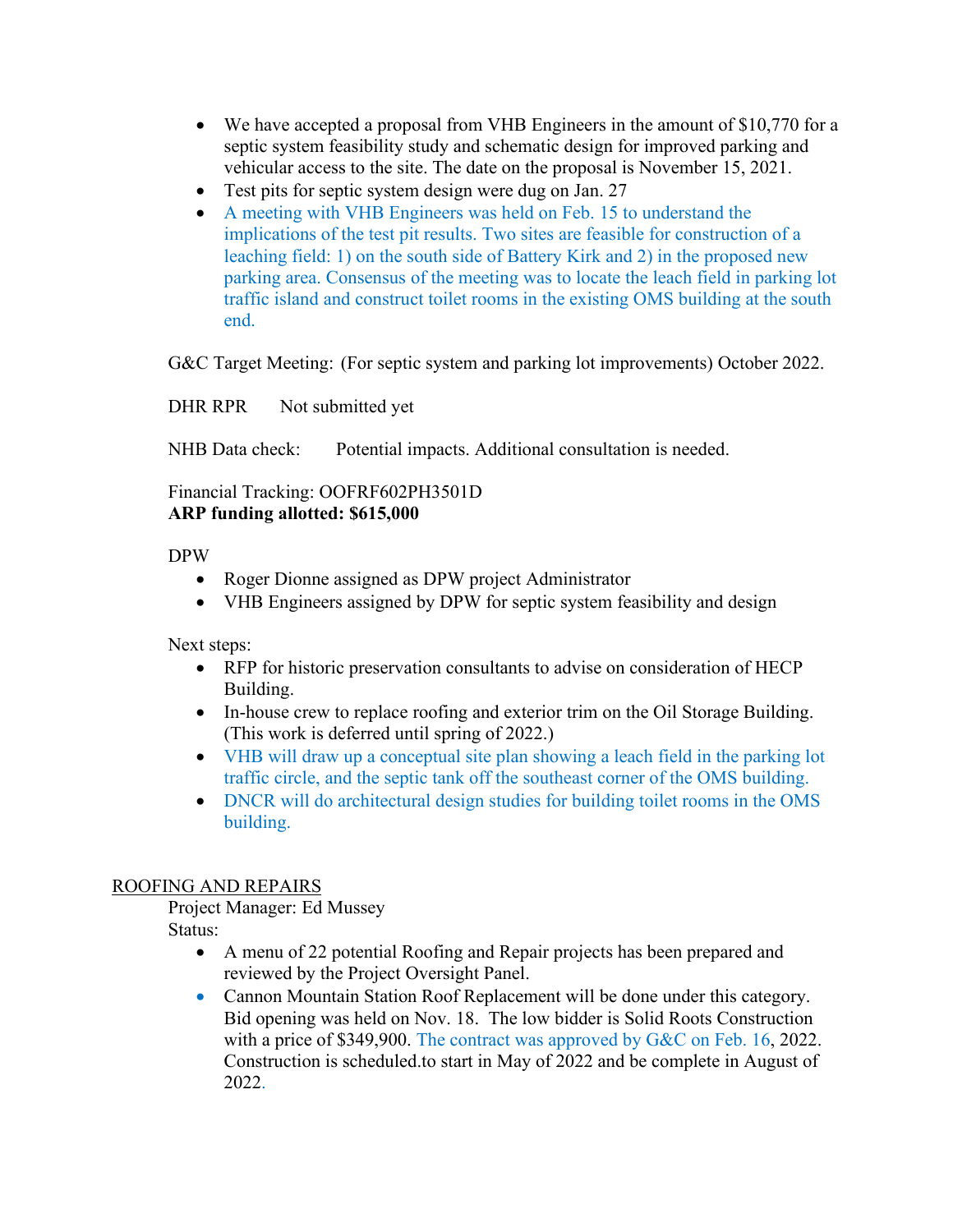- State Forest Nursery irrigation system upgrade will move forward under this category. A Request for Proposals (RFP) from irrigation system contractors was issued on December 10. Proposals were due on Jan. 25, but no proposals were received.
- Construction of the irrigation system project is scheduled to start in September of 2022.

G&C target meeting: June 1, 2022

DHR RPR Separate requests will be required for each project.

- Nursery irrigation system project submitted. No historic properties affected
- Cannon Mt. Station roof: No historic properties affected.

NHB Data check: Separate checks will be required for each site.

- Nursery irrigation system submitted. No impact.
- Cannon Mt. Station roof: more information requested. To be provided when contractor is on board.

Financial Tracking: OOFRF602PH3501A

• Will further coding be needed to identify each site where work is done?

# **ARP funding allotted: \$1,550,000**

Next Steps:

- In-house design of new pump house for the nursery irrigation project. New pump house is planned to be constructed by the DD&M crew.
- Assemble information for NHB for the Cannon Mt. station roof project.
- Consider additional projects to be undertaken under "Roofing and Repairs." Projects proposed for consideration include: Umbagog site improvements, Bear Brook fuel depot upgrade, and Nursery seedling cooler building construction.
- Re-issue the Irrigation System project as a Request for Bids instead of a Request for Proposals. Take out the requirement for dredging the irrigation pond and plan to accomplish that work under a separate contract. Schedule bids to be due in March.
- Issue a separate Request for Bids for the concrete slab and foundation of the new pump house in the Irrigation System project. The expected out-to-bid date is February 23. The pump house itself will be built by the DD&M crew.

# FRANCONIA NOTCH HIGHWAY SIGNS

Project Manager: Johanna Lyons, and Tom Mansfield

- Status: Condition assessment of existing highway signs complete
	- Request for Proposals (RFP) is being drafted
	- Meeting with DOT on December 7 to explain proposed scope of work and request approval for work adjacent to the Franconia Notch Parkway. DOT will also consider whether the changeable message signs could be integrated into their lighted message board system.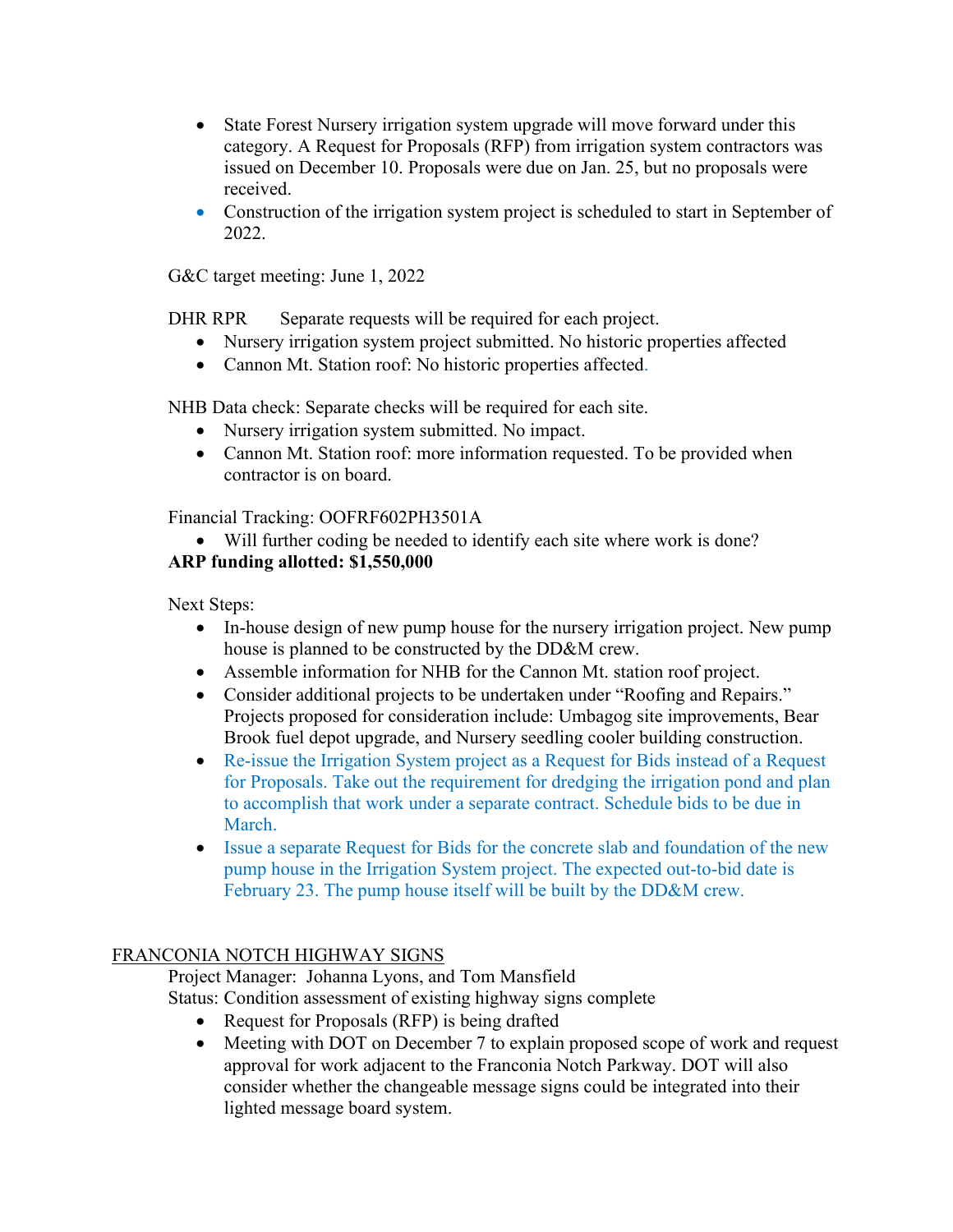• Meeting on site with Jason Aldrich of DOT Region 1 to review sites for three proposed new gallows signs on Jan. 27.

G&C Target Meeting: June 15, 2022 DHR RPR: No adverse effect

NHB Data check: No impact

#### Financial tracking: OOFRF602PH3501C **ARP funding allotted: \$100,000**

Next steps

- Decide whether to include lighted message boards to be installed on the two stone bases originally used for a "matrix changeable message signs." Bill Lambert will consult with the Transportation System Management and Operations bureau regarding feasibility of using the existing bases.
- Compile RFB package and back-up documents. Work with the State Purchasing Office to issue the RFB using their requisition procedure. DNCR will have to take the contract to G&C for approval.

#### RAGGED NECK UPGRADES

Project Manager: Scott Coruth

Status:

- Decided to use these funds for an interior renovation of the existing toilet building
- Bid documents issued on October 18.
- Pre-bid meeting on site on November 3, 2021
- Bids due on November 16
- Solid Roots Construction was the low bidder at \$142,500
- Construction scheduled for February through June of 2022.

G&C Target Meeting: Contract was approved at the Jan. 26 , 2022 G&C meeting

DHR RPR Submitted Aug. 18. No historic properties affected

NHB Data check: No impact

#### Financial Tracking: OOFRF602PH3501E **ARP funding allotted: \$250,000**

Next steps:

- Notice to Proceed, issued on Jan. 27, instructs contractor to submit a schedule for proceeding with the work, and provide required bonding.
- Construction starts on site on or about the week of Feb. 21.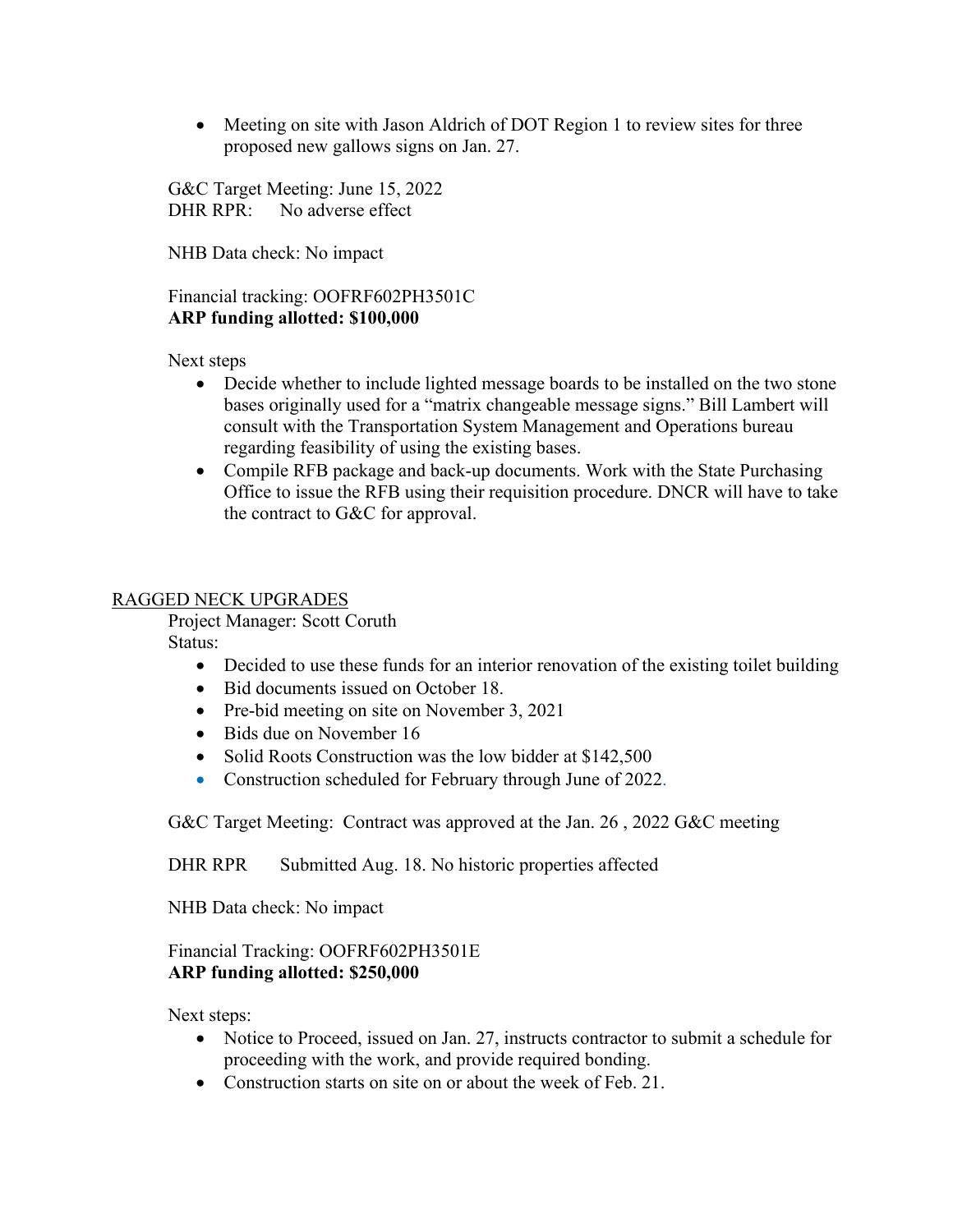### HAMPTON RV PARK ELECTRICAL UPGRADE

Project manager: Joe Stacey

Status:

- Construction of this project by the DD&M crew is underway. Installation of new pre-cast concrete pedestal bases and underground conduit is complete.
- Contract with Unitil for service upgrade from 400 amps to 800 amps, three phase was approved by G&C at the December 22 meeting. Contract amount is \$58,010.98. Service upgrade work was completed Jan. 24
- Building permit issued by SFMO on September 27, 202
- Pedestal delivery has been delayed due to supply chain issues. They are currently scheduled to be shipped on April 27. We would receive them in the first week in May. This means that the RV park cannot be opened before Memorial Day.
- Electrical conductors (copper wire) were ordered on Jan.4. Price will be approximately \$115,000 depending on copper prices the day the order is accepted. Conductors have been received and installed in the underground conduits.
- Electrical panels and switch gear are installed in the small garage at Hampton Maintenance barn

DHR RPR No historic properties affected

NHB Data check: No impact.

Financial tracking: OOFRF602PH3501F **ARP funding allotted: \$347,000**

Next Steps:

- Define the scope of work in preparation for issuing a separate contract for landscape improvements. The loop road around the park and the gravel pads at each RV site need to be re-established after the disturbance of excavating for the new conduits.
- Plan for the disinfection process for all the water piping in the RV campground. The State Fire Marshal's inspector will want to witness this.

# CAMPGROUND EXPANSION PROJECTS FEASIBILITY STUDIES

Project manager: Tom Mansfield and Johanna Lyons Status:

- Agreement on fee proposal for the phase one feasibility study was reached with SE Group in the amount of \$496,959.
- Contract with SE Group was approved by G&C on November 10, 2021
- Project kick-off meeting with consultant team was held on November 12
- Initial site visits for the consultant team have been conducted: Northern parks (Jericho, Mollidgewock and Crawford) on December 1 and 2. Southern parks (Pawtuckaway, Bear Hill, and Catamount Pond) on December 14 and 15.